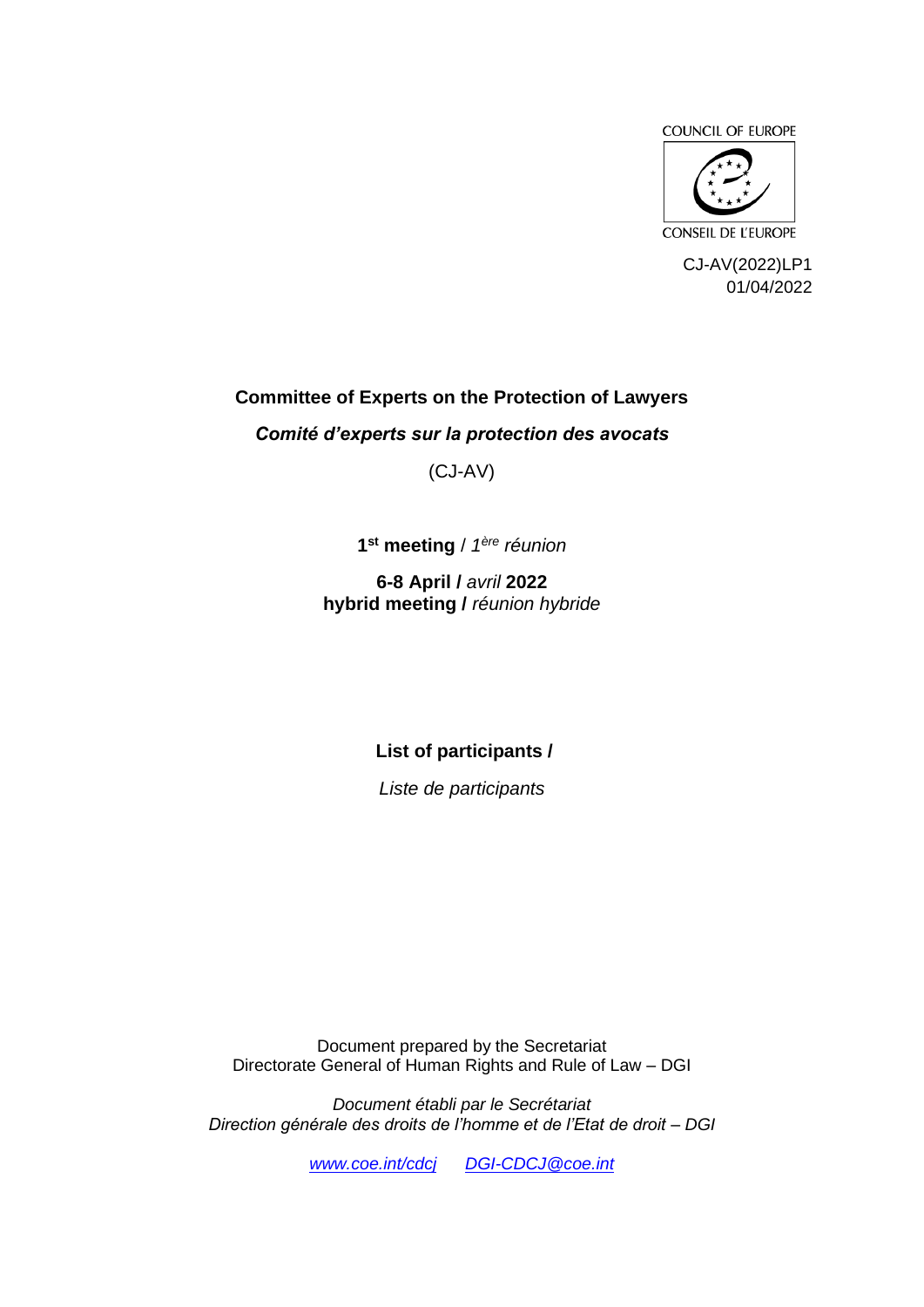## **MEMBERS /** *MEMBRES*

| <b>AUSTRIA</b> /       | Dr Marcella PRUNBAUER GLASER                                      | Online /     |
|------------------------|-------------------------------------------------------------------|--------------|
| <b>AUTRICHE</b>        | Lawyer                                                            | En ligne     |
|                        | Prunbauer Rechtsanwälte                                           |              |
| <b>CZECH</b>           | Mr/M. Ondřej RICHTER                                              | In person /  |
| <b>REPUBLIC /</b>      | Senior Ministerial Counselor                                      | En personne  |
| <b>REPUBLIQUE</b>      | <b>Legislative Department</b>                                     |              |
| <b>TCHEQUE</b>         | Ministry of Justice                                               |              |
| <b>DENMARK/</b>        | Mr/M. Nicolai PII                                                 | Online /     |
| <b>DANEMARK</b>        | Legal director, Attorney                                          | En ligne     |
|                        | The Danish Bar and Law Society                                    |              |
| <b>FRANCE</b>          | <b>Mr/M. Gilles ACCOMANDO</b>                                     | In person /  |
|                        | Directeur de l'Ecole de Formation des Barreaux (EFB) du           | En personne  |
|                        | ressort de la cour d'appel de Paris                               |              |
| <b>GERMANY/</b>        | <b>Mr/M. Christoph HENRICHS</b>                                   | In person /  |
| <b>ALLEMAGNE</b>       | Head of Section "International Law, Law of International          | En personne  |
|                        | Organisations"                                                    |              |
|                        |                                                                   |              |
| <b>IRELAND /</b>       | <b>Federal Ministry of Justice</b><br><b>Ms/Mme Claire LOFTUS</b> | Apologised / |
| <b>IRLANDE</b>         | Sollicitor                                                        | Excusée      |
|                        |                                                                   |              |
| <b>LITHUANIA /</b>     | <b>Ms/Mme Vaida RUDENAITE</b>                                     | In person /  |
| <b>LITUANIE</b>        | Senior adviser                                                    | En personne  |
|                        | <b>Legal Services Policy Group</b>                                |              |
|                        | Ministry of Justice                                               |              |
| <b>LUXEMBOURG</b>      | <b>Ms/Mme Valérie DUPONG</b>                                      | Online /     |
|                        | Avocate Etude Dupong, Krieps, Du Bois & Dias Videira              | En ligne     |
|                        | Bâtonnière de l'Ordre des avocats                                 |              |
| <b>NETHERLANDS /</b>   | Mr/M. Jacques WIJNEN                                              | In person /  |
| PAYS-BAS               | Senior Policy Advisor                                             | En personne  |
|                        | <b>Judicial System Department</b>                                 |              |
|                        | Ministry of Justice and Security                                  |              |
| <b>PORTUGAL</b>        | Mr/M. Joao PERRY DA CAMARA                                        | Online /     |
|                        | Partner / Lawyer / Arbitrator                                     | En ligne     |
|                        | Law Firm - Rogério Alves & Associados - Sociedade de              |              |
|                        | Advogados, R.L                                                    |              |
| <b>SPAIN / ESPAGNE</b> | Mr/M. Alfredo IRUJO ANDUEZA                                       | Online /     |
|                        | Lawyer, Law office in Pamplona                                    | En ligne     |
|                        | Professor of Master in Law, Public University of Navarre          |              |
|                        | Chair of Council of Navarre                                       |              |
| <b>SWITZERLAND /</b>   | <b>Mr/M. François BOHNET</b>                                      | Online /     |
| <b>SUISSE</b>          | Avocat et Associé - KGG Avocats au barreau et notaires            | En ligne     |
|                        | Professeur à l'Université de Neuchâtel                            |              |
|                        | Directeur de l'Académie suisse de la magistrature                 |              |
| <b>TURKEY/</b>         | <b>Mr/M. Halid Haki BARUT</b>                                     | Online /     |
| <b>TURQUIE</b>         | <b>Head of Department</b>                                         | En ligne     |
|                        | <b>General Directorate for Civil Affairs</b>                      |              |
|                        | Ministry of Justice                                               |              |
| <b>UKRAINE</b>         | Mr/M. Valentyn GVOZDIY                                            | In person /  |
|                        | Vice-president of the Ukrainian National Bar Association          | En personne  |
|                        | Managing partner / International Law Firm GOLAW                   |              |
| <b>UNITED</b>          | <b>Mr/M. Tony FISHER</b>                                          | In person /  |
| <b>KINGDOM/</b>        | Partner                                                           | En personne  |
| ROYAUME-UNI            | Fisher Jones Greenwood LLP - Solicitors                           |              |
|                        |                                                                   |              |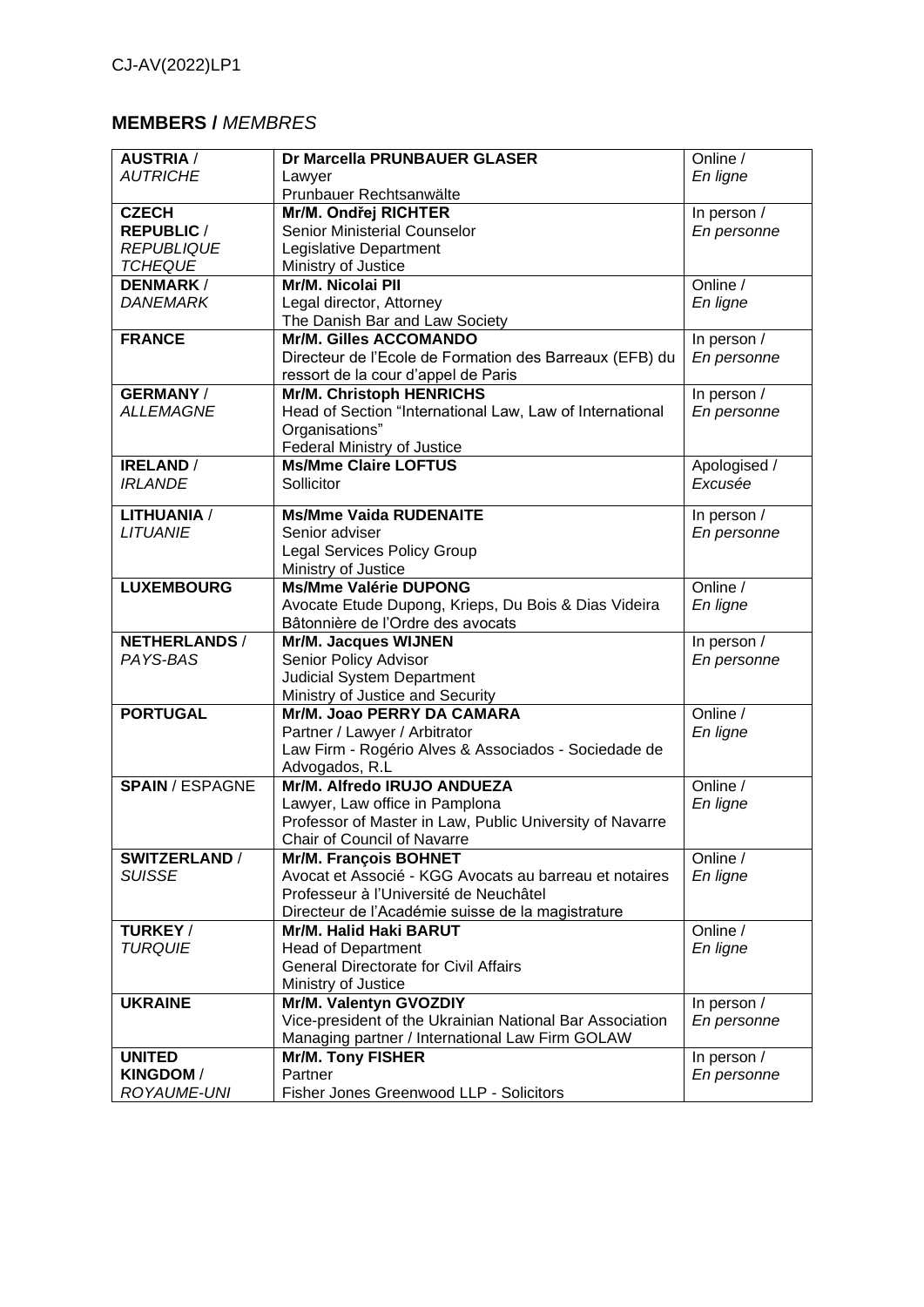## **MEMBER STATES** */ ETATS MEMBRES*

| <b>AZERBAIJAN /</b> | Mr/M. Bayram ORUJOV                                     | Online /        |
|---------------------|---------------------------------------------------------|-----------------|
| AZERBAÏDJAN         | <b>Head of Office</b>                                   | En ligne        |
|                     | Azerbaijani Bar Association                             |                 |
|                     |                                                         |                 |
|                     |                                                         |                 |
|                     | <b>Mr/M. Farhad NAJAFOV</b>                             | Online /        |
|                     | Councillor to the Chairman                              | En ligne        |
|                     | Azerbaijani Bar Association                             |                 |
|                     |                                                         |                 |
|                     |                                                         | In person $/En$ |
|                     | Mr/M. Allahveran ORUJLU                                 | personne        |
|                     | Member                                                  |                 |
|                     | Azerbaijani Bar Association                             |                 |
| <b>FRANCE</b>       | <b>Ms/Mme Marie DUGRE</b>                               | In person /     |
|                     | Magistrate                                              | En personne     |
|                     | Cheffe du bureau de l'Europe et des questions           |                 |
|                     | institutionnelles                                       |                 |
|                     | Ministère de la Justice                                 |                 |
| <b>GEORGIA/</b>     | Mr/M. Vakhtang KACHIBAIA                                | In person /     |
| GÉORGIE             | Senior Specialist                                       | En personne     |
|                     | <b>Analytical Department</b>                            |                 |
|                     | Ministry of Justice                                     |                 |
| <b>IRELAND</b> /    | <b>Mr/M. Fiachra BYRNE</b>                              | In person / En  |
| <b>IRLANDE</b>      | Justice Attaché / Deputy to the Permanent               | personne        |
|                     | Representative                                          |                 |
|                     | Permanent Representation of Ireland to the Council of   |                 |
|                     | Europe                                                  |                 |
| <b>LUXEMBOURG</b>   | <b>Mr/M. Tom HANSEN</b>                                 | Online /        |
|                     | Attaché - Direction chargée des<br>relations<br>avec    | En ligne        |
|                     | l'Administration judiciaire et les professions du droit |                 |
|                     | Délégué du Gouvernement auprès des juridictions         |                 |
|                     | administratives                                         |                 |
|                     | Ministère de la Justice                                 |                 |
| <b>REPUBLIC OF</b>  | <b>Mr/M Alexander TURCAN</b>                            | Online /        |
| <b>MOLDOVA /</b>    | Interim Dean of the Bar Association of the Chisinau     | En ligne        |
| REPUBLIQUE DE       | Court of Appeal                                         |                 |
| <b>MOLDOVA</b>      | Member of the Council of the Bar Association            |                 |
|                     |                                                         |                 |
|                     | <b>Ms/Mme Angela POPIL</b>                              | Online /        |
|                     | Member of the Council of the Bar Association            | En ligne        |
| <b>ROMANIA/</b>     | <b>Ms/Mme Madalina Paula MANOLACHE</b>                  | Online /        |
| <b>ROUMANIE</b>     | Director                                                | En ligne        |
|                     | European Affairs and Human Rights Department            |                 |
|                     | Ministy of Justice                                      |                 |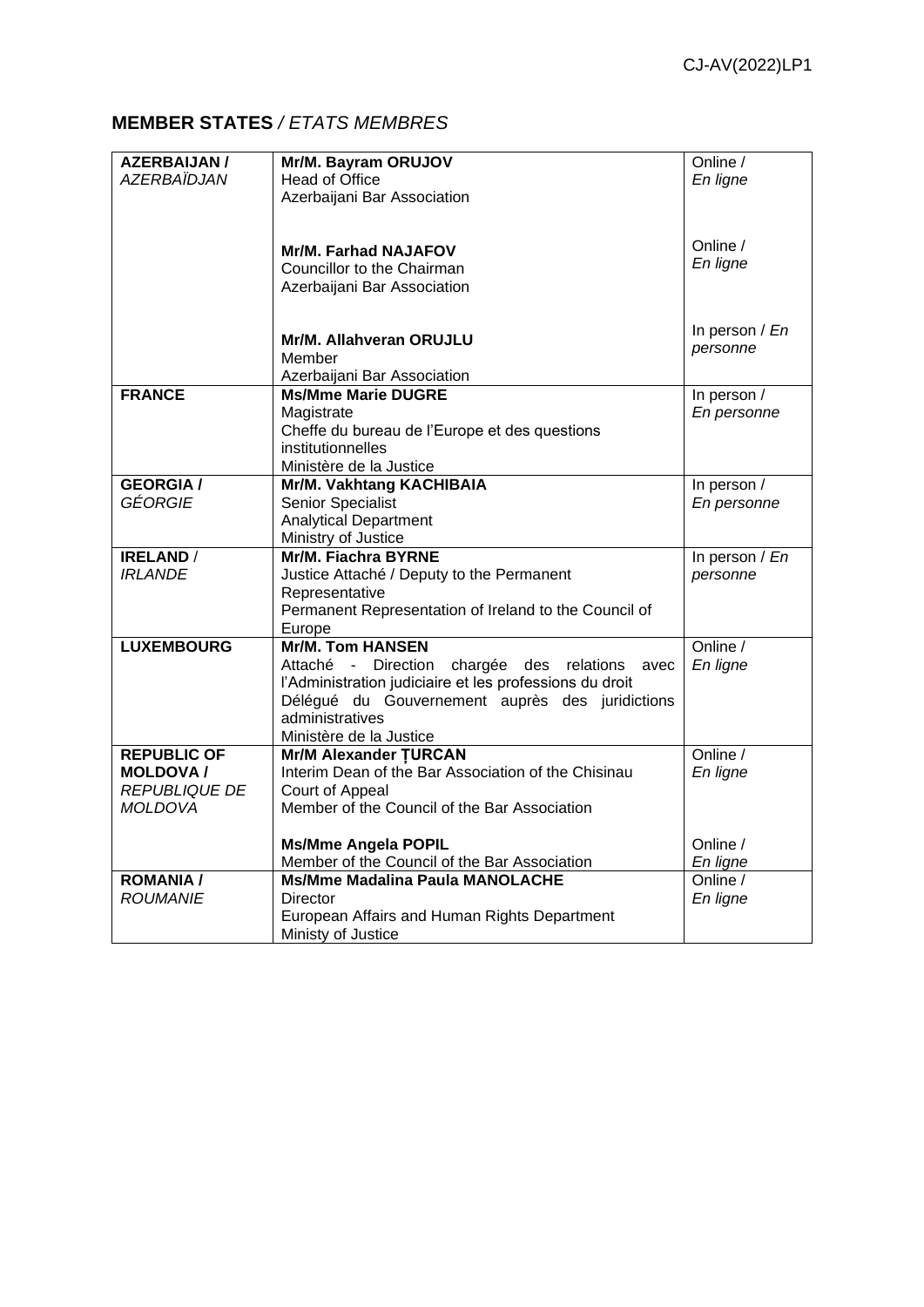# **PARTICIPANTS** / *PARTICIPANTS*

| <b>EUROPEAN</b>       | Mr/M. Adrien RAIF-MEYER | In person / |
|-----------------------|-------------------------|-------------|
| <b>COURT OF HUMAN</b> | Senior Lawyer           | En personne |
| <b>RIGHTS / COUR</b>  |                         |             |
| EUROPÉENNE            |                         |             |
| DES DROITS DE         |                         |             |
| <i>L'HOMME</i>        |                         |             |

## **OBSERVERS** / *OBSERVATEURS*

| <b>AVOCATS SANS</b>      | Mr/M. Christophe VINCENT                              | Online /    |
|--------------------------|-------------------------------------------------------|-------------|
| <b>FRONTIÈRES</b>        | Chargé de projets                                     | En ligne    |
|                          |                                                       |             |
| <b>COUNCIL OF BARS</b>   | <b>Mr/M. Laurent PETTITI</b>                          | In person / |
| <b>AND LAW</b>           | Avocat au Barreau de Paris                            | En personne |
| <b>SOCIETIES OF</b>      | Président de la Délégation des Barreaux de France à   |             |
| <b>EUROPE / CONSEIL</b>  | <b>Bruxelles</b>                                      |             |
| <b>DES BARREAUX</b>      | Président du Groupe de travail « Convention           |             |
| <b>EUROPEENS</b>         | européenne » du CCBE                                  |             |
| (CCBE)                   |                                                       |             |
|                          |                                                       |             |
|                          | <b>Mr/M. Nathan ROOSBEEK</b>                          | Online /    |
|                          | Legal Adviser                                         | En ligne    |
| <b>EUROPEAN BARS</b>     | <b>Ms/Mme Dominique ATTIAS</b>                        | Online /    |
| <b>FEDERATION/</b>       | Avocate                                               | En ligne    |
| <b>FEDERATION DES</b>    | Présidente de la Fédération des Barreaux d'Europe     |             |
| <b>BARREAUX</b>          |                                                       |             |
| D'EUROPE (FBE)           |                                                       |             |
|                          | Mr/M. Philippe LOEW                                   |             |
|                          | Secrétaire des Commissions de la FBE                  | Online /    |
|                          | Ordre des Avocats de Strasbourg                       | En ligne    |
|                          | Avocat associé fondateur du cabinet TALARIS Avocats   |             |
| <b>EUROPEAN</b>          | <b>Ms/Mme Maria ŚLĄZAK</b>                            | Online /    |
| <b>ASSOCIATION OF</b>    | Attorney of Law                                       | En ligne    |
| <b>LAWYERS (EAL) /</b>   | President of the European Association of Lawyers      |             |
| <b>ASSOCIATION</b>       | (AEA-EAL)                                             |             |
| EUROPÉENNE DES           |                                                       |             |
| AVOCATS (AEA)            |                                                       |             |
| <b>EUROPEAN</b>          | <b>Mr/M. Vincent ASSELINEAU</b>                       | In person / |
| <b>CRIMINAL BAR</b>      | Chair of the European Criminal Bar Association        | En personne |
| <b>ASSOCIATION /</b>     |                                                       |             |
| <b>EUROPEAN</b>          |                                                       |             |
| <b>CRIMINAL BAR</b>      |                                                       |             |
| <b>ASSOCIATION</b>       |                                                       |             |
| (ECBA)                   |                                                       |             |
| <b>INTERNATIONAL</b>     | <b>Ms/Mme Eleonora SCALA</b>                          | Online /    |
| <b>BAR ASSOCIATION</b>   |                                                       | En ligne    |
| (IBA) & HUMAN            |                                                       |             |
| <b>RIGHTS INSTITUTE</b>  |                                                       |             |
| (IBAHRI)                 | Dr Ewelina OCHAB                                      | Online /    |
|                          | <b>IBAHRI Program Lawyer</b>                          | En ligne    |
| <b>INTERNATIONAL</b>     | <b>Ms/Mme Roisin PILLAY</b>                           | Online /    |
| <b>COMMISSION OF</b>     | Director of the ICJ Europe and Central Asia Programme | En ligne    |
| <b>JURISTS (ICJ) /</b>   |                                                       |             |
| <b>COMMISSION</b>        |                                                       |             |
| <b>INTERNATIONALE</b>    |                                                       |             |
| <b>DE JURISTES (CIJ)</b> |                                                       |             |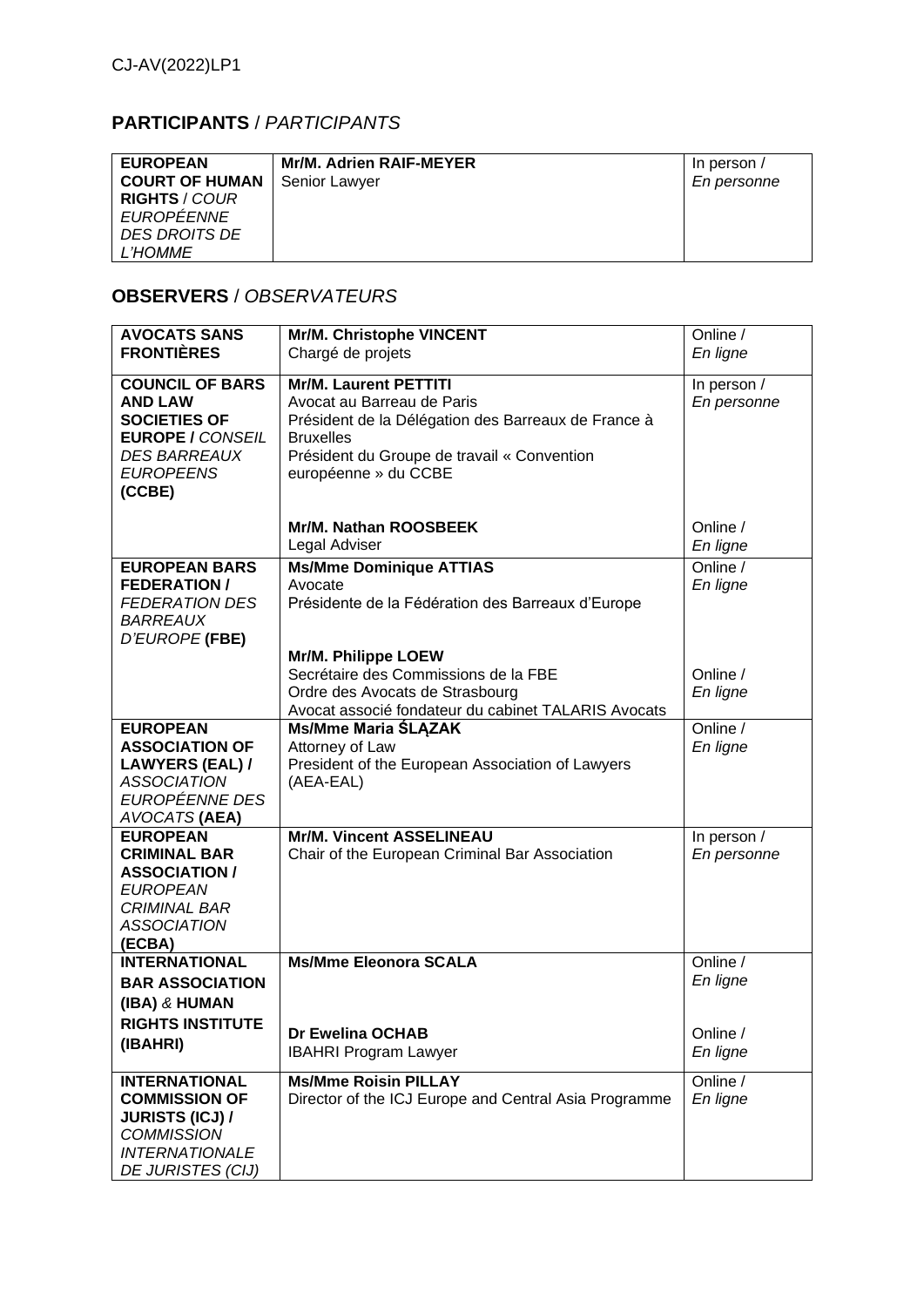| <b>INTERNATIONAL</b>       | Mr/M. Georges-Albert DAL                                 | Online /           |
|----------------------------|----------------------------------------------------------|--------------------|
| <b>ASSOCIATION OF</b>      | Président du Comité de réflexion de l'UIA sur les règles | En ligne           |
| <b>LAWYERS / UNION</b>     | professionnelles                                         |                    |
| <b>INTERNATIONALE</b>      |                                                          |                    |
| DES AVOCATS                |                                                          |                    |
| (UIA)                      |                                                          |                    |
| <b>"LAWYERS FOR</b>        | <b>Ms/Mme Judith LICHTENBERG</b>                         | In person /        |
| <b>LAWYERS"</b>            | Board member                                             | En personne        |
| <b>FOUNDATION /</b>        |                                                          |                    |
| <b>FONDATION</b> «         |                                                          |                    |
| LAWYERS FOR                | <b>Ms/Mme Sophie DE GRAAF</b>                            | Online / En        |
| LAWYERS »                  | Executive Director                                       | ligne              |
| <b>INTERNATIONAL</b>       | Mr/M. Massimo AUDISIO                                    | In person $\prime$ |
| <b>OBSERVATORY OF</b>      | Lawyer – Founding and Managing Partner                   | En personne        |
| <b>ENDANGERED</b>          | Law Firm Audisio et Associati                            |                    |
| <b>LAWYERS/</b>            |                                                          |                    |
| <i><b>OBSERVATOIRE</b></i> |                                                          |                    |
| <b>INTERNATIONAL</b>       |                                                          |                    |
| <b>DES AVOCATS EN</b>      |                                                          |                    |
| DANGER (OIAD)              |                                                          |                    |

### **COUNCIL OF EUROPE EXPERT** / *EXPERT DU CONSEIL DE L'EUROPE*

| <b>CONSULTANT OF</b> | Mr/M. Jeremy McBRIDE     | In person / |
|----------------------|--------------------------|-------------|
| $CJ-AV$              | Barrister                | En personne |
| CONSULTANT DU        | <b>Monckton Chambers</b> |             |
| CJ-AV                | United Kingdom           |             |

#### **SECRETARIAT** / *SECRETARIAT*

#### **DGI - DIRECTORATE GENERAL HUMAN RIGHTS AND RULE OF LAW /** *[DIRECTION](https://www.coe.int/fr/web/human-rights-rule-of-law)  [GÉNÉRALE DROITS DE L'HOMME ET ÉTAT DE DROIT](https://www.coe.int/fr/web/human-rights-rule-of-law)*

| <b>HUMAN RIGHTS, JUSTICE AND</b>     | Mr/M. Nicola-Daniel CANGEMI                            |
|--------------------------------------|--------------------------------------------------------|
| <b>LEGAL CO-OPERATION</b>            | Head of Department / Chef de service                   |
| <b>STANDARD SETTING ACTIVITIES</b>   | Tel: +33 3 88 41 22 24                                 |
| <b>DEPARTMENT / SERVICE DES</b>      | E-mail: nicola-daniel.cangemi@coe.int                  |
| <b>ACTIVITÉS NORMATIVES EN</b>       | <b>Ms/Mme Livia STOICA BECHT</b>                       |
|                                      | Head of Division / Cheffe de la Division               |
| <b>MATIERE DE DROITS DE L'HOMME,</b> | Secretary to the CDCJ / Secrétaire du CDCJ             |
| JUSTICE ET COOPÉRATION               | Tel: +33 3 90 21 42 60                                 |
| <b>JURIDIQUE</b>                     | E-mail: livia.stoica@coe.int                           |
|                                      | <b>Ms/Mme Sophio GELASHVILI</b>                        |
|                                      | Head of Legal Co-operation Unit / Cheffe de l'Unité de |
| <b>LEGAL CO-OPERATION DIVISION /</b> | coopération juridique                                  |
| DIVISION DE LA COOPÉRATION           | Co-Secretary to CDCJ / Co-secretaire du CDCJ           |
| <b>JURIDIQUE</b>                     | Secretary to CJ-AV / Secrétaire du CJ-AV               |
|                                      | Tel: +33 3 88 41 31 80                                 |
|                                      | E-mail: sophio.gelashvili@coe.int                      |
|                                      | <b>Ms/Mme Catherine GALLAIS</b>                        |
|                                      | Specialised administrative assistant / Assistante      |
|                                      | administrative spécialisée                             |
|                                      | Tel : +33 3 88 41 22 21                                |
|                                      | Email: catherine.gallais@coe.int                       |